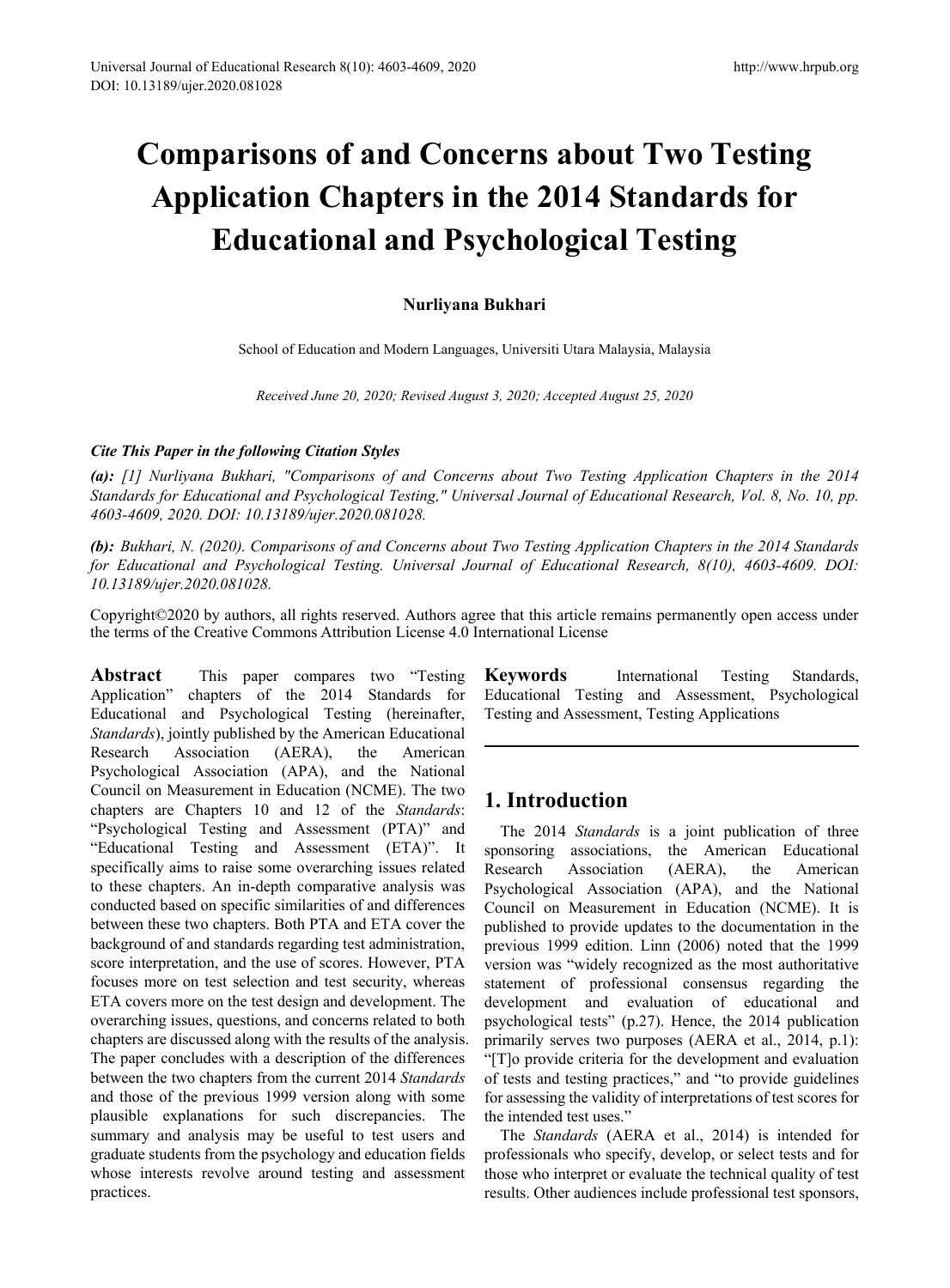publishers of tests, and test users. Previous six documents (i.e., series) of the *Standards* (AERA et al., 2014, p. vii) include the Technical Recommendations for Psychological Tests and Diagnostic Techniques (APA, 1954), the Technical Recommendations for Achievement Tests (AERA & NCME, 1955), and the previous versions of the *Standards* (AERA et al., 1966, 1974, 1985, 1999).

In the 2014 *Standards* (AERA et al., 2014), a total of thirteen chapters are categorized into three major parts: Foundations, Operations, and Testing Applications; A summary of the content for the *Standards* (AERA et al., 2014) is provided in Figure 1.

In this paper, two Testing Application chapters of the 2014 *Standards* (AERA et al., 2014) are compared. The two chapters are Chapter 10: The Psychological Testing and Assessment (PTA) chapter and Chapter 12: The Educational Testing and Assessment (ETA) chapter. An in-depth comparative analysis was conducted based on similarities of and differences between these two chapters. The paper also discusses overarching issues, questions, and concerns related to both chapters along with the results of the analysis. It concludes with a description of the differences between the two chapters from the current 2014 *Standards* and those of the previous 1999 version along with some plausible explanations for such discrepancies.

| <b>PART I:</b>                                                                            | PART II:                                                                                                                                                                                                                                                                                                                     | PART III:                                                                                                                                                                                                                                   |
|-------------------------------------------------------------------------------------------|------------------------------------------------------------------------------------------------------------------------------------------------------------------------------------------------------------------------------------------------------------------------------------------------------------------------------|---------------------------------------------------------------------------------------------------------------------------------------------------------------------------------------------------------------------------------------------|
| <b>FOUNDATIONS</b>                                                                        | <b>OPERATIONS</b>                                                                                                                                                                                                                                                                                                            | <b>TESTING APPLICATIONS</b>                                                                                                                                                                                                                 |
| 1. Validity<br>Reliability/Precision and<br>2.<br>Errors of Measurement<br>Fairness<br>3. | Test Design &<br>4.<br>Development<br>5.<br>Scales, Norms, Score<br>Linking, and Cut Scores<br>Test Administration,<br>6.<br>Scoring, Reporting, &<br>Interpretation<br>7.<br>Supporting<br>Documentation for Tests<br>8.<br>Test Takers' Rights and<br>Responsibilities<br>Test Users' Rights and<br>9.<br>Responsibilities | Psychological Testing and<br>10.<br>Assessment<br>Workplace Testing and<br>11.<br>Credentialing<br>Educational Testing and<br>12.<br>Assessment<br>13.<br>Uses of Tests for Program<br>Evaluation, Policy<br>Studies, and<br>Accountability |

**Figure 1.** The Content Summary of the *Standards* (AERA, APA, & NCME, 2014)

**Table 1.** Summary of the Standards from Chapter 10 and Chapter 12 of the *Standards* (AERA, APA, & NCME, 2014).

| <b>CHAPTER 10:</b>                                                                                                                                                                                                                                                   | <b>CHAPTER 12:</b>                                                                                                                                                                                                                                                                                                  |
|----------------------------------------------------------------------------------------------------------------------------------------------------------------------------------------------------------------------------------------------------------------------|---------------------------------------------------------------------------------------------------------------------------------------------------------------------------------------------------------------------------------------------------------------------------------------------------------------------|
| <b>PSYCHOLOGICAL TESTING &amp; ASSESSMENT</b>                                                                                                                                                                                                                        | <b>EDUCATIONAL TESTING &amp; ASSESSMENT</b>                                                                                                                                                                                                                                                                         |
| Cluster 1: Test user qualifications                                                                                                                                                                                                                                  | Cluster 1: Test design $&$ development                                                                                                                                                                                                                                                                              |
| 10.1 Those who use and interpret psychological tests should                                                                                                                                                                                                          | 12.1 Test mandates describe how test results are used, identify                                                                                                                                                                                                                                                     |
| narrow their testing and assessment activities to their areas of                                                                                                                                                                                                     | intended/unintended test impact, and minimize                                                                                                                                                                                                                                                                       |
| competence $(12.1 \text{ in } 1999 - \text{with more examples elaborated in the})$                                                                                                                                                                                   | negative                                                                                                                                                                                                                                                                                                            |
| commentary note)                                                                                                                                                                                                                                                     | consequences $(13.1 \text{ in } 1999)$                                                                                                                                                                                                                                                                              |
| 10.2 Those who select tests and draw inferences from test scores                                                                                                                                                                                                     | 12.2 For a test with multiple purposes, evidence for tests quality                                                                                                                                                                                                                                                  |
| should be familiar with the validity and reliability for the intended                                                                                                                                                                                                | (scores validity/reliability) and fairness for each intended use need                                                                                                                                                                                                                                               |
| uses of the test scores and assessments (12.13 in 1999)                                                                                                                                                                                                              | to be provided $(13.2 \text{ in } 1999)$                                                                                                                                                                                                                                                                            |
| 10.3 Professionals should supervise "interns" closely and make<br>sure they have appropriate knowledge and skills to administer and<br>score tests (combination of 12.8 $&$ 12.9 in 1999 – standard was<br>succinctly reduced and commentary note was added in 2014) | 12.3 Everyone (all relevant subgroups in the target population)<br>should have an equal chance to demonstrate proficiency on a test<br>through consideration of all relevant steps of the testing process<br>(e.g., use of technology, administration, scoring, adaptations/<br>accommodations/modifications) (new) |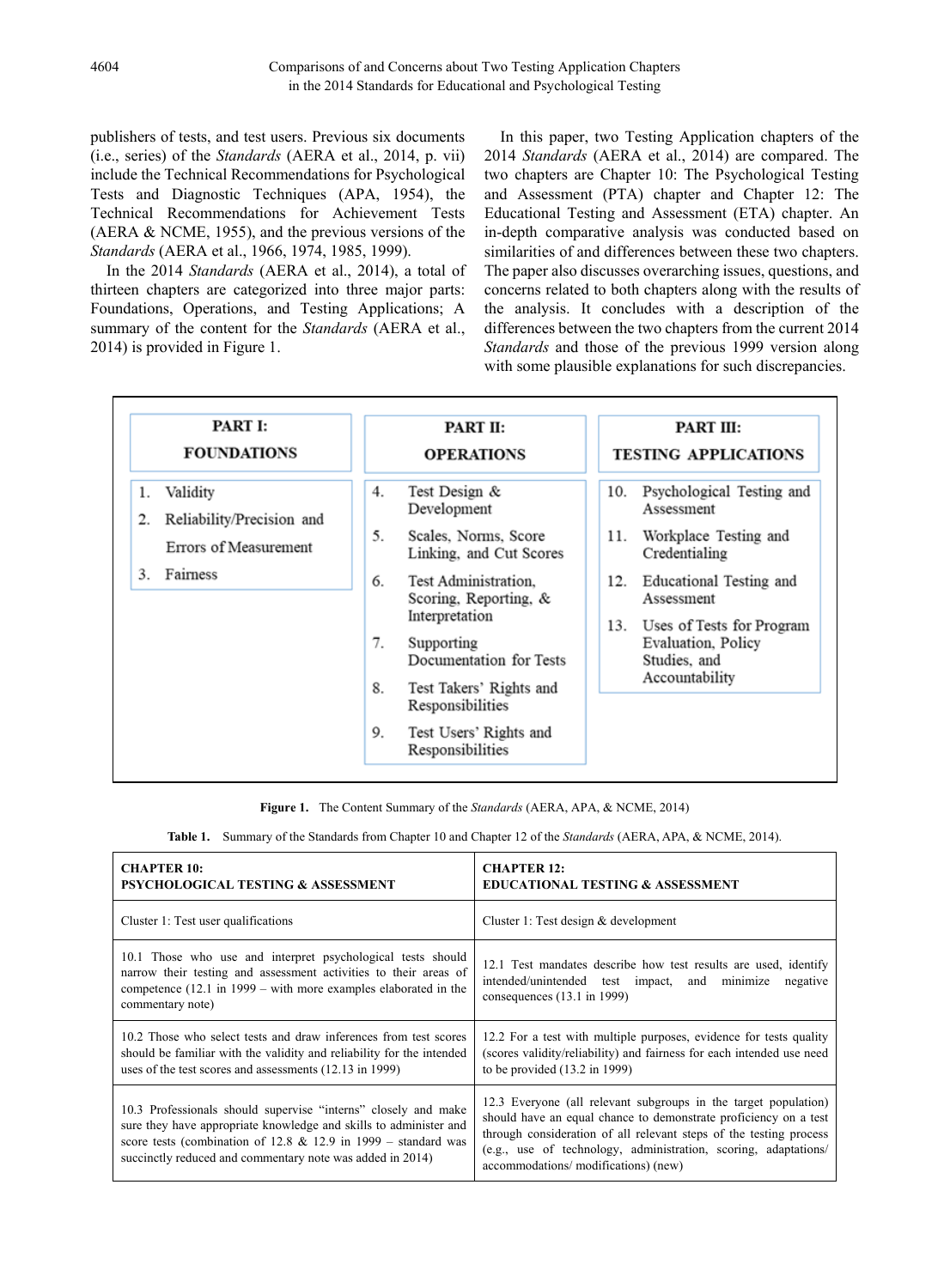#### Table 1 Continuous

| Cluster 2: Test selection                                                                                                                                                                                                                                                                                                                                                                                  | 12.4 Evidence of test and knowledge/target domain relationship<br>should be provided (13.3 in 1999)                                                                                                                                                                                                                                                                                                                                                         |
|------------------------------------------------------------------------------------------------------------------------------------------------------------------------------------------------------------------------------------------------------------------------------------------------------------------------------------------------------------------------------------------------------------|-------------------------------------------------------------------------------------------------------------------------------------------------------------------------------------------------------------------------------------------------------------------------------------------------------------------------------------------------------------------------------------------------------------------------------------------------------------|
| 10.4 Select combination of tests that are appropriate for purposes<br>of the assessment (12.5 in 1999)                                                                                                                                                                                                                                                                                                     | 12.5 Local norms might be useful in conjunction with broad<br>representative norms (published norms) (13.4 in 1999)                                                                                                                                                                                                                                                                                                                                         |
| 10.5 Tests should be suitable for the characteristics and<br>background of the test taker. Normative or validity studies must be<br>available for relevant population before conclusions are made (12.3)<br>in 1999 – commentary note is extended in 2014)                                                                                                                                                 | 12.6 Computer tests should be held to the same requirements of<br>technical quality (design, models, scoring algorithms) as other tests<br>$(13.18 \text{ in } 1999)$                                                                                                                                                                                                                                                                                       |
| 10.6 Select tests that have adequate information (mean difference,<br>statistical significance, effect size/variance explained by predictor)<br>to sufficiently validate the scores and "end" interpretation of<br>diagnosis if differential diagnosis is needed (12.6 in 1999)                                                                                                                            | Cluster 2: Test use and interpretation                                                                                                                                                                                                                                                                                                                                                                                                                      |
| Cluster 3: Test administration                                                                                                                                                                                                                                                                                                                                                                             | 12.7 Over preparation and over exposure of test prep/ test materials<br>can jeopardize the interpretation of scores (13.11 in 1999)                                                                                                                                                                                                                                                                                                                         |
| 10.7 Directions and information on test for "how and why" should<br>be provided to test takers to minimize errors (12.10 in 1999 -<br>standard was succinctly reduced in 2014)                                                                                                                                                                                                                             | 12.8 Evidence showing that students had an opportunity to learn<br>the skills and content measured by the test should be provided for<br>high stake tests (e.g., promotion, graduation) (13.5 in 1999)                                                                                                                                                                                                                                                      |
| 10.8 Professionals and test administration should follow standard<br>administration procedures and provide settings for testing that<br>facilitate the performance of test takers (12.12 in 1999 – revised to<br>generalize)                                                                                                                                                                               | 12.9 Multiple opportunities (alternative approaches with the same<br>standards of technical quality) should be available for students to<br>demonstrate mastery of skills/knowledge for graduation purpose<br>(13.6 in 1999 - slightly paraphrased)                                                                                                                                                                                                         |
| 10.9 Quality control is ensured by taking into account the construct<br>being measured, the capabilities of the test taker, and the purpose<br>of the assessment when deciding to use technology based<br>administration                                                                                                                                                                                   | 12.10 Collateral information in educational settings should also be<br>considered before major impact decisions are made (13.7 in 1999 -<br>slightly paraphrased)                                                                                                                                                                                                                                                                                           |
| Cluster 4: Test interpretation                                                                                                                                                                                                                                                                                                                                                                             | 12.11 Difference or growth scores should be clearly defined,<br>evidence of their validity, reliability/precision (standard error), and<br>fairness should be reported, and complex statistical models should<br>be described and justified (13.17 in 1999 - reworded and comments<br>are elaborated in 2014)                                                                                                                                               |
| 10.10 Keep parties with vested interests out of the test selection<br>and interpretation process to disable inappropriate influences on<br>the test interpretation (12.2 in 1999)                                                                                                                                                                                                                          | 12.12 When comparing scores/subscores from different tests/ test<br>components, overlapping of tests constructs, and reliability<br>(standard error) of the difference scores should be considered.<br>Also, tests should be placed on a common scale and normed on the<br>same population at about the same time (13.8 in 1999)                                                                                                                            |
| 10.11 Share test scores with test takers when appropriate or when<br>required by law (explicit statement on the enforcement of<br>litigation) (12.20 in 1999 - legal enforcement was explicitly<br>emphasized in 2014 but only implied in 1999)                                                                                                                                                            | 12.13 Empirical evidence documenting relationship among test<br>scores, instructional programs, and student outcome should be<br>provided when test scores are used to make decisions, implement<br>programs/services, etc. about students with disabilities or ELL. If<br>not available, test users should weight the test results given<br>relevant information about the students (13.9 in 1999 - slightly<br>paraphrased. ELL is not explicitly stated) |
| 10.12 Explanation of other factors that may have influences on test<br>scores and whether they may introduce construct-irrelevant<br>variance. Alternative explanations could also be provided by an<br>analysis of stylistic or other qualitative features of test-taking<br>behavior (combination of 12.14 & 12.19 in 1999 – most statements<br>of standards were combined into commentary note in 2014) | 12.14 Supervisors of testing practices should be familiar with<br>for<br>reliability/precision,<br>validity<br>evidence<br>of<br>intended<br>interpretations, and the fairness of test scores and should be able to<br>train others involved in testing practices (qualified professionals)<br>(13.12 in 1999 - comment was not provided)                                                                                                                   |
| 10.13 Diagnosis should be identified when test scores support it<br>$(12.7 \text{ in } 1999 - \text{commentary note added in } 2014)$                                                                                                                                                                                                                                                                      | 12.15 Responsible parties should take steps to verify that school<br>personnel who interpret the test results to guide instruction and<br>make decisions within the school context are qualified to do so or<br>are assisted by and consult qualified professionals (13.13 in 1999)                                                                                                                                                                         |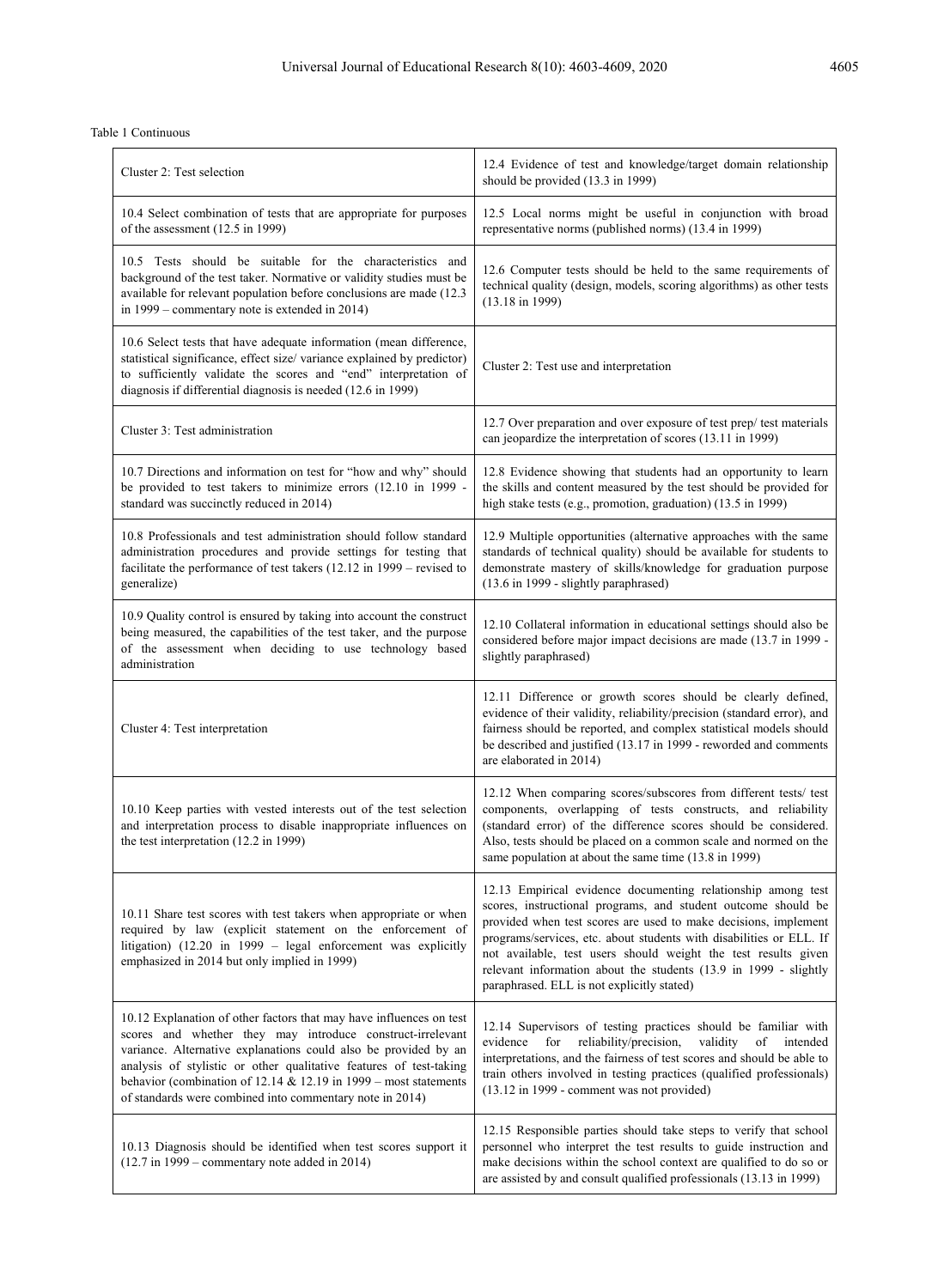| 10.14 Score interpretations should not imply evidence for a<br>relationship (criterion-related evidence) unless the evidence is<br>available (combination of 12.16 (became commentary note in<br>2014) & 12.17 (the stated standard in 2014) in 1999) | Cluster 3: Test administration, scoring, and reporting                                                                                                                                                                                                                                                                        |
|-------------------------------------------------------------------------------------------------------------------------------------------------------------------------------------------------------------------------------------------------------|-------------------------------------------------------------------------------------------------------------------------------------------------------------------------------------------------------------------------------------------------------------------------------------------------------------------------------|
| 10.15 Interpretations for diagnosis should be supported by<br>collateral information (12.18 in 1999)                                                                                                                                                  | 12.16 Individuals responsible in test administration and scoring<br>should receive appropriate training/skills and should adhere to the<br>directions<br>(e.g.,<br>test<br>security<br>protocols,<br>accommodations/modifications) provided by test developer (13.10)<br>in 1999 - comment was not provided)                  |
| 10.16 Evidence for the packaging/combination of tests should be<br>provided; separate evidence is insufficient (combination of 12.4 $\&$<br>12.5 in 1999)                                                                                             | 12.17 Test users should consider appropriate contextual<br>information (different demographics) and be cautioned against<br>misinterpretation. These are meant to ensure meaningful<br>interpretation of the differences (combination of 13.16 and 13.15 in<br>1999 - reworded and specific details were generalized in 2014) |
| 10.17 Quality of validity evidence should suffice And be verified<br>for computer-generated interpretations of test data $(12.15 \text{ in } 1999 -$<br>specific and confusing examples were revised and generalize)                                  | 12.18 Score reports should include: clear presentation of the scores,<br>guidelines on how to interpret them, their degree of measurement<br>error, dates of test administration, and relevant norming studies<br>(13.19 in 1999 - reworded and specific details were generalized in<br>2014)                                 |
| Cluster 5: Test security                                                                                                                                                                                                                              | 12.19 Evidence should be provided to support any pedagogical<br>recommendation included in the score reports (new in 2014)                                                                                                                                                                                                    |
| 10.18 All involved should maintain confidentiality of test materials<br>and test scores $(12.11 \text{ in } 1999 - \text{ commentary note was extended in})$<br>2014)                                                                                 |                                                                                                                                                                                                                                                                                                                               |

#### Table 1 Continuous

# **2. Summary of the Two Chapters**

PTA and ETA share several similarities in terms of their standards and their background information. Both PTA and ETA cover the background of and standards regarding test administration, score interpretation, and the use of scores (p. 152-168, p. 183-200). However, they differ in the emphasis placed on certain themes. PTA focuses more on test selection (p. 152) and test security (p.168), whereas ETA covers more the test design and development (p. 184).

Chapter 10 of the *Standards* (AERA et al., 2014) focuses on the standards for PTA. The chapter is based on the premise that a psychology test (Bornstein, 2017; Camara, Nathan, & Puente, 2000; Groth-Marnat & Wright, 2016) will meet its intended purpose(s) through meaningful interaction between the stakeholders involved in a setting in which the test is used and a relevant set of sophisticated professional activities to produce useful results, inventories, and interpretations. Chapter 12 delineates standards in the context of ETA. The purpose of the standards and the target audience to whom the standards are currently applied are stated at the beginning of each chapter. The content of the standards from both chapters is summarized and listed in Table 1.

## **2.1. Specific Similarities of the Two Chapters**

Although PTA and ETA are conducted in separate

fields, they share similar test and assessment guidelines with respect to testing practices. In this section, a few key standards from both fields will be highlighted and discussed.

Standards 10.1 and 10.3 from PTA are closely related to Standard 12.15 from ETA. The two PTA standards suggest that professionals should receive proper training and acquire the certification required to administer and interpret the tests. In the ETA chapter, Standard 12.15 states the importance of considering the professional qualifications of the school personnel responsible for interpreting the test scores for the purpose of informing instruction and making decisions within the school context. These standards speak to the appropriateness of the skills and knowledge of professionals and supervisees when administering, scoring, and interpreting assessments. Specifically, professionals and supervisees, according to both the ETA and the PTA, should be qualified to administer, score, and interpret tests and assessments as demonstrated by their education, training, experience, and credentials.

Standard 10.15 from PTA states that interpretation of test results for diagnostic purposes should be based on multiple sources of data. Similarly, Standard 12.10 from ETA states that decisions which may have a major impact on students should take into consideration relevant information in addition to single test scores. Both standards suggest the importance of providing collateral information when using test scores to make decisions that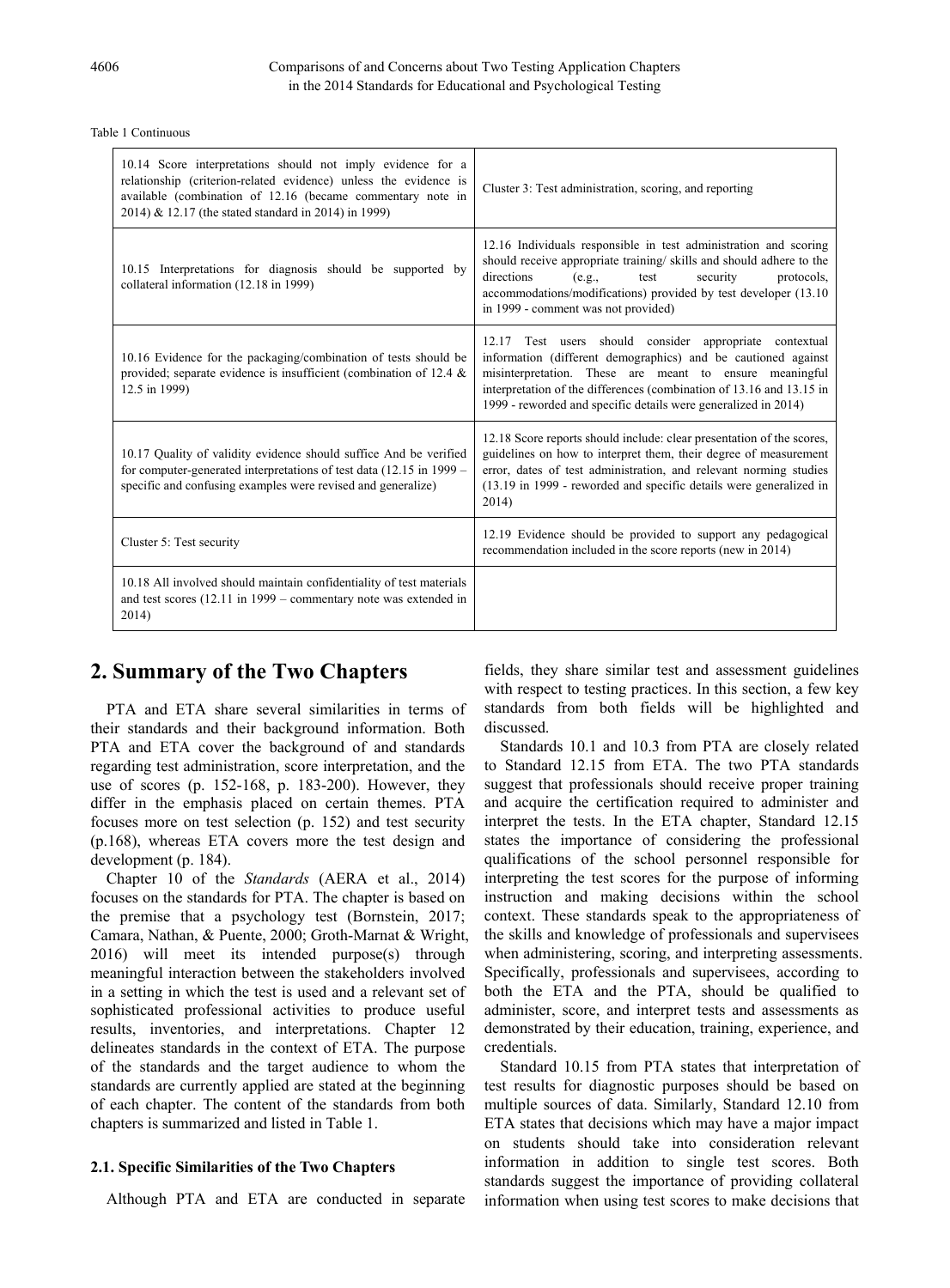will have a major impact on an individual. In most cases, multiple data sources will often enhance the appropriateness of decision making.

Both ETA and PTA emphasize that test users should be familiar with the evidence of the validity and the reliability from the test when drawing inferences from test scores. Standard 10.2 requires the test users to know the validity and reliability of the test scores that are supported by logical analysis. Standard 12.14 from the ETA also states that professionals should be familiar with the reliability and validity of the test scores for their intended purpose as well as test fairness.

Regardless of whether tests and assessments are used in combination for multiple purposes or, when tests are packaged together for purposes of administration, evidence should be provided for each purpose of the test or for the package of the tests. Standard 10.16 states that, when tests are used in combination with one another, professionals should review the evidence for combining tests and Standard 12.2 states that one source of evidence for a test is not sufficient when the test is used for multiple purposes. It is to the task of the testing professionals to obtain evidence for every instance of the use of the assessment.

Finally, Standards 10.4 and 12.4 focus on the relationship of the test with the construct/knowledge the test is supposed to capture. Both standards state that evidence should be provided to support the extent to which the test samples the range of knowledge of the assessment and whether it meets its intended purposes. Also it is important to state explicitly the target domain that the test represents and those aspects that the test fails to represent (as in Standard 12.4).

#### **2.2. Specific Differences between the Two Chapters**

Despite the similarities that ETA and PTA share, there are also many differences between them. Chapter 10 (PTA) contains more emphasis on the test security than does Chapter 12 (ETA), based on their content. Test security is the sole topic of Standard 10.18 of PTA, which emphasizes that the obsolete versions of any test should not be kept available for the public. Standard 12.16 is the only part of Chapter 12 which discusses protocols for test security. The commentary note in Standard 10.18 of PTA provides extensive instruction on how to keep test information secure but no explicit standard and example are mentioned in ETA. However, although the ETA standards do not provide details about test security procedures, testing organization provides such information at the operational level. The North Carolina Department of Public Instruction (NCDPI, October 2019), for example, provides testing security protocols in extensive detail. This may indicate that test security level largely depends on the stakes of the test in educational settings whereas the stakes of assessment in psychological settings are usually very high.

ETA describes the general procedures of test design and

development (TDD) in educational assessment settings, however, PTA emphasizes selection of psychological tests for a particular test taker. ETA addresses topics such as minimizing the negative consequences of a test (Standard 12.1) as well as obtaining the evidence of validity and reliability for a test with multiple purposes (Standard 12.2). The aspects discussed in the TDD cluster of Standards from the ETA chapter also overlap with the general TDD chapter in Chapter 4 of the *Standards* (AERA et al., 2014). For example, the cluster provides general guidance for specifying a test (p. 83), developing and reviewing items (p. 85), and revising the test (p. 87). However, the standards of TDD specific to the ETA chapter are not mentioned in Chapter 4 given the nature and context of the educational field. On the contrary, no explicit cluster on TDD is available in Chapter 10 as Chapter 4 has already described the standards related to PTA.

PTA emphasizes test selection as well as concerns about topics related to choosing suitable tests for test takers (Standard 10.5) and choosing credible tests used for the diagnosis of different groups (Standard 10.6). There is no topic on test selection in the ETA chapter or in the related chapters under the "Part II: Operations" section in the *Standards* (AERA et al., 2014). This is not the case for the PTA chapter because professionals in the psychology field need to know the intended reasons to use a test in the assessment of a test taker (cf., Haladyna & Downing, 2004; Sackett, Borneman, & Connelly, 2008). They therefore need to choose not only relevant tests, but subsets of tests or diagnostic procedures to evaluate the test takers (p.152). The primary purposes of assessment in the educational setting are stated explicitly in the *Standards* (AERA et al., 2014): "[T]o know the students' learning outcome, to understand the quality of the teaching they have received, and to make inferences about students' learning level" (p. 184).

## **3. Discussion**

In this section some of the issues and questions which may have occurred to the reader are explored. For the scope of this summary I chose to focus on two of the issues.

### **3.1. Comparisons of the Chapters between the 1999 and 2014** *Standards* **(AERA, APA, & NCME, 1999, 2014)**

Retrospective comparisons with the *Standards* published in 1999 indicate that the standards from the two chapters of the 2014 version are more organized in light of the categorization of standards into particular themes of testing practices (see Table 1). Previous standards without commentary notes have been extended, with the addition of elaborative comments regarding the stated standards, and several separate yet repetitive standards from 1999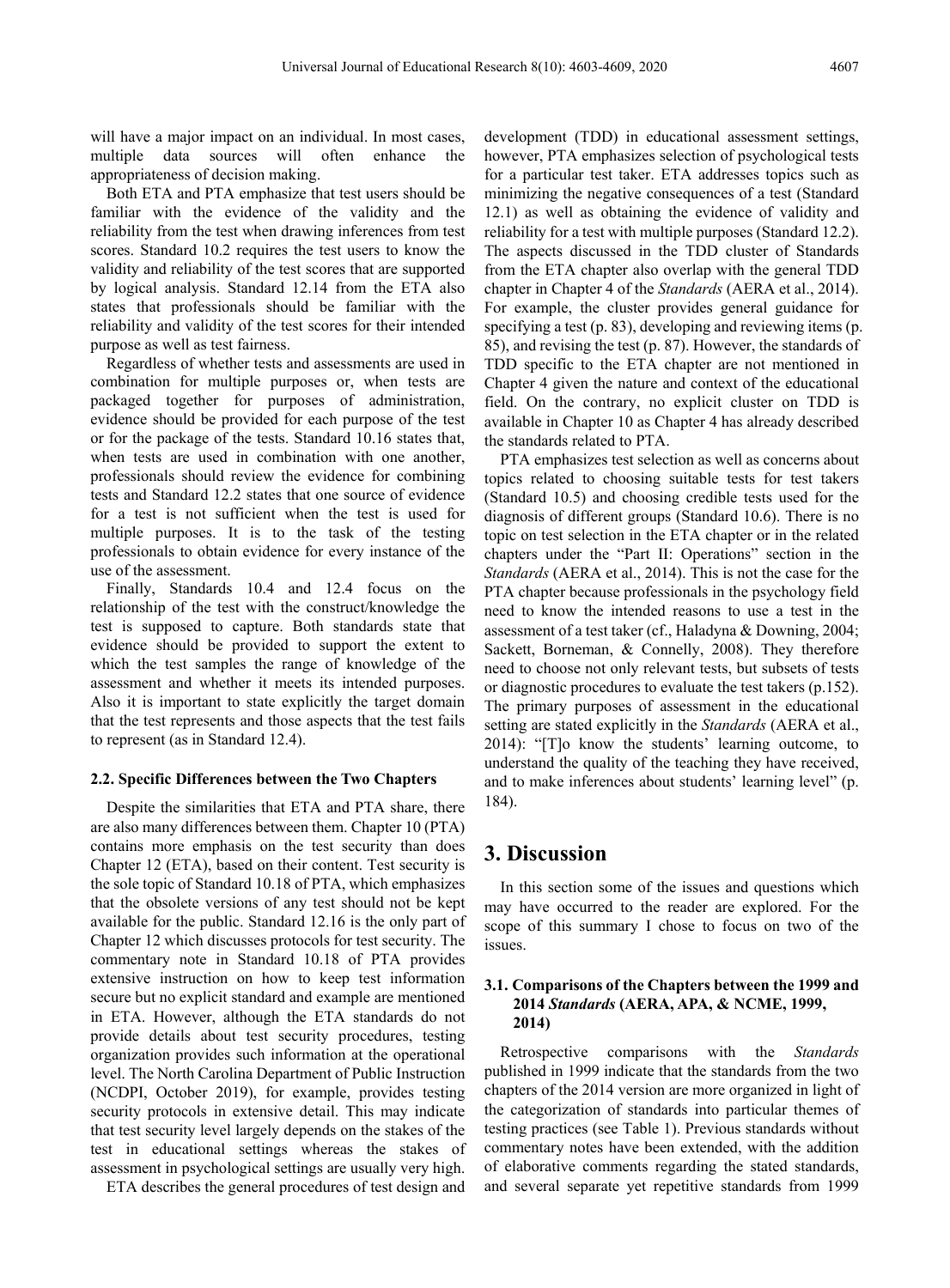have been combined into more general standards in the current version.

In the 2014 chapter on PTA, the purposes section now includes testing for social identity and psychological health in addition to the purposes of testing for personal awareness, growth, and action which existed in the 1999 *Standards* (AERA et al., 1999). The additional purposes of PTA are deemed important given the significant demographic changes globally (Lesthaeghe, 2014); see Teixeira, Frey, and Griffin (2015) for changes in North America; see also recently added examples in the comment under Standard 10.1 (AERA et al., 2014) and the highlighted issues in fairness in testing. Significantly, Standard 10.11 explicitly highlighted the importance of compliance with law enforcement in reporting test scores when required and exemplified the circumstances under which adherence to the 2014 *Standards* (AERA et al., 2014) should be enforced. This is not the case for the 1999 *Standards* (AERA et al., 1999) in which "compliance is less black and white in the 1999 *Standards*, and can be viewed as positive and negative by advocates and critics of testing." (Camara & Lane, 2006, p.36).

As stated in the introductory chapter of the *Standards* (AERA et al., 2014), the ETA chapter was "rewritten to attend to the issues associated with uses of tests for educational accountability purposes" (p. 4). In some of the standards in the ETA chapter, repetitive words in the 1999 version were revised and specific terminologies (e.g., dates of administration, test takers' age) were generalized (e.g., contextual information, demographics). One instance of a profound revision existing in the 2014 chapter concerns the issue of fairness in testing in ETA. The newly added Standard 12.3 and the revised Standard 12.13 call for targeted subgroups to have an equal chance to demonstrate proficiency on a test by considering all relevant steps of the testing process, such as the use of technology, accommodations, and modifications, which was not highlighted in the 1999 *Standards* (AERA et al., 1999). Also, the topics on reporting test scores have been significantly revised and polished, likely to attempt to achieve more accountable testing practices (Smith & Fey, 2000) (cf., Battistin, 2016).

## **3.2. Questions about and Issues concerning about the Two Chapters**

As mentioned previously, the ETA chapter does not have a standard dedicated to test security as the PTA chapter does. With the increasing trend of computer-based assessments (Boevé et al., 2015; Boitshwarelo, Reedy, & Billany, 2017) and with the addition of such a substantive topic in the *Standards* (AERA et al., 2014; Camara & Lane, 2006), online test security may become a more pronounced issue (see also Lissitz & Jiao, 2012). This is an issue that should be addressed now (cf., International Test Commission (ITC) guidelines on Computer-Based and Internet Delivered Testing (ITC, July 2005) and on the Security of Tests, Examinations, and Other Assessments (ITC, July 2014)) but should also be considered for future versions of the *Standards*.

Although both chapters present a comprehensive summary of the standards for their respective fields, there may exist standards in one field that should or could be explored in the other field. Worth noting is that standards that provide value not only to their intended area but can be generalized to others as well. For example, Standard 12.12 of ETA mentions that if two tests from a person are compared, the extent to which the two test statistics are very similar and the standard error of the test scores should be considered. This issue is not mentioned in Chapter 10 thus triggers another question concerning whether it should be addressed in PTA as professionals may use multiple tests to make a decision on an individual (Standard 10.6).

# **4. Conclusions**

This paper's cross-chapter comparisons of the 2014 *Standards* (AERA et al., 2014) aim to provide to test users and graduate students interested in testing and assessment some holistic insights regarding the focus, similarities, and differences of testing practices in the psychology and educational fields. With some of the issues and concerns raised, it is hoped that graduate students will be able to pursue their research and professional endeavors by adhering to the latest standards and guidelines. It is hoped that they would be able to generate significant research questions that can contribute to the field of testing and assessment in education and psychology. Future work may continue the comparison between the two chapters and Chapter 11: The Workplace Testing and Credentialing chapter, as discussion on certification/licensure and employment testing is often integrated with educational and psychological testing assessment, especially in the context of higher education (Sackett et al., 2008).

The brief comparison of the 1999 and 2014 versions may prove useful for test users and graduate students so that they will be aware of the progression of the *Standards* and are also cognizant of the latest testing standards, development, and agenda especially in the North American testing context. Although there remain improvements to the *Standards* (AERA et al., 2014) which may be made in the future, it is important for all novice and experienced testing practitioners, scholars, and users in the discussed fields to refer consistently to the standards and comply with most, if not all, of the provided guidelines to ensure sound and practical testing practices.

# **Acknowledgments**

The author would like to sincerely thank Prof. Micheline Chalhoub-Deville, Juanita Hicks, and Yan Fu